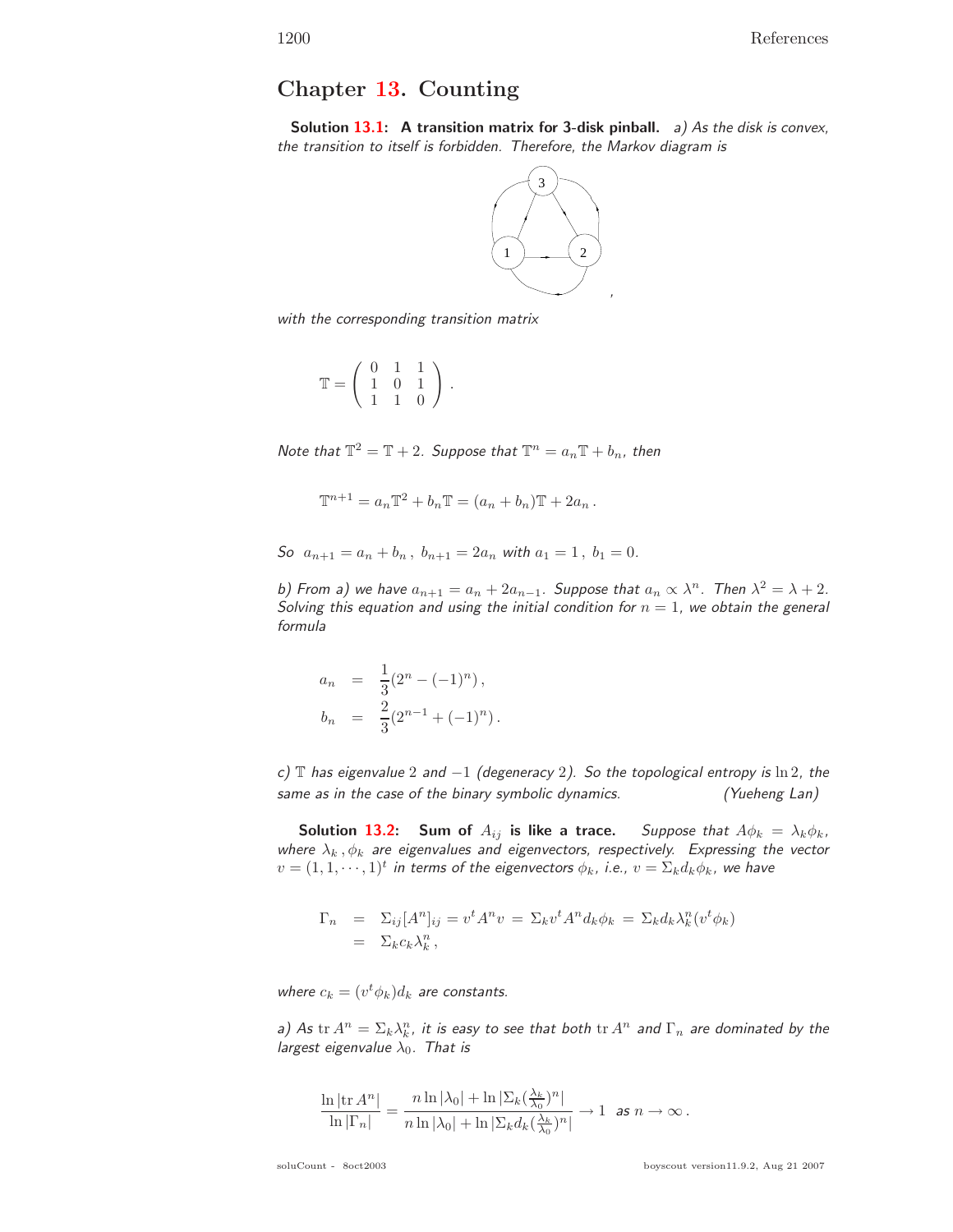b) The nonleading eigenvalues do not need to be distinct, as the ratio in a) is controlled by the largest eigenvalues only.

(Yueheng Lan)

**Solution 13.4: Transition matrix and cycle counting.** a) According to the definition of  $\mathbb{T}_{ij}$ , the transition matrix is

$$
\mathbb{T} = \left( \begin{array}{cc} a & c \\ b & 0 \end{array} \right) .
$$

b) All walks of length three 0000, 0001, 0010, 0100, 0101, 1000, 1001, 1010 (four symbols!) with weights  $aaa, aac, acb, cba, cbc, baa, bac, bcb$ . Let's calculate  $\mathbb{T}^3$ ,

$$
\mathbb{T}^3 = \left( \begin{array}{cc} a^3 + 2abc & a^2c + bc^2 \\ a^2b + b^2c & abc \end{array} \right) \, .
$$

There are altogether 8 terms, corresponding exactly to the terms in all the walks.

c) Let's look at the following equality

$$
\mathbb{T}_{ij}^n = \sum_{k_1, k_2, \cdots, k_{n-1}} \mathbb{T}_{ik_1} \mathbb{T}_{k_1 k_2} \cdots \mathbb{T}_{k_{n-1} j}.
$$

Every term in the sum is a possible path from  $i$  to  $j$ , though the weight could be zero. The summation is over all possible intermediate points  $(n-1$  of them). So,  $\mathbb{T}_{ij}^n$  gives the total weight (probability or number) of all the walks from  $i$  to  $j$  in n steps.

d) We take  $a = b = c = 1$  to just count the number of possible walks in n steps. This is the crudest description of the dynamics. Taking  $a,b,c$  as transition probabilities would give a more detailed description. The eigenvlues of  $\mathbb T$  is  $(1 \pm \sqrt{5})/2$ , so we get  $N(n) \propto (\frac{1+\sqrt{5}}{2})^n$ .

e) The topological entropy is then  $\ln \frac{1+\sqrt{5}}{2}$ . (Yueheng Lan)

**Solution 13.6: "Golden mean" pruned map.** It is easy to write the transition matrix T

$$
\mathbb{T} = \left( \begin{array}{cc} 0 & 1 \\ 1 & 1 \end{array} \right) \, .
$$

The eigenvalues are  $(1 \pm \sqrt{5})/2$ . The number of periodic orbits of length n is the trace

$$
\mathbb{T}^{n} = \frac{(1+\sqrt{5})^{n} + (1-\sqrt{5})^{n}}{2^{n}}.
$$

(Yueheng Lan)

**Solution 13.5: 3-disk prime cycle counting.** The formula for arbitrary length cycles is derived in sect. 13.4.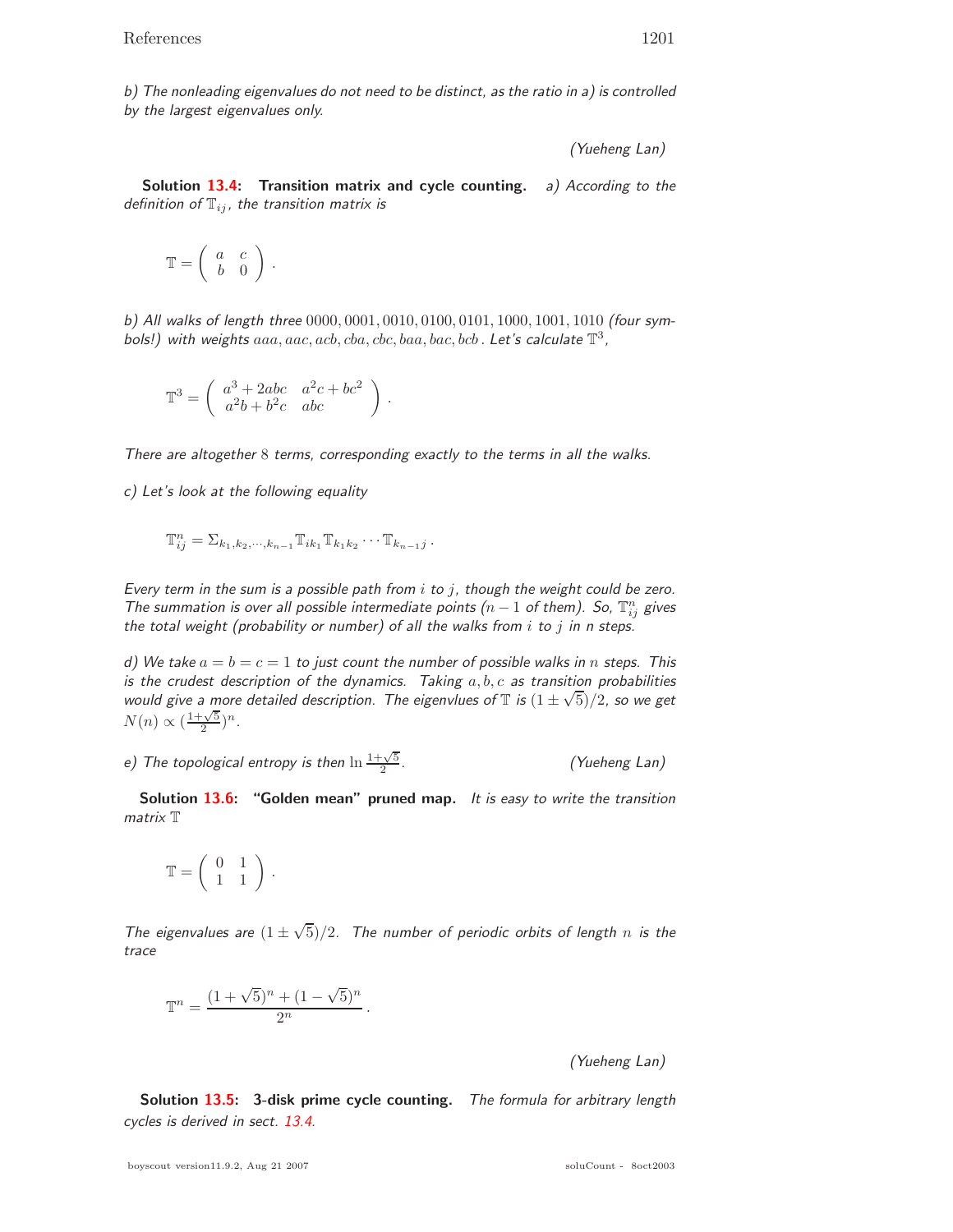**Solution 13.44: Alphabet** {**0,1**}**, prune** 1000 **,** 00100 **,** 01100 **.**

step 1. 1000<sub>-</sub> prunes all cycles with a  $\text{\_000}\text{\_}$  subsequence with the exception of the fixed point  $\overline{0}$ ; hence we factor out  $(1 - t_0)$  explicitly, and prune 000 from the rest. Physically this means that  $x_0$  is an isolated fixed point - no cycle stays in its vicinity for more than 2 iterations. In the notation of exercise 13.18, the alphabet is  $\{1, 2, 3; \overline{0}\}$ , and the remaining pruning rules have to be rewritten in terms of symbols 2=10, 3=100:

**step 2.** alphabet  $\{1, 2, 3, 0\}$ , prune 33, 213, 313. Physically, the 3-cycle  $\overline{3} = \overline{100}$  is pruned and no long cycles stay close enough to it for a single  $100$  repeat. As in exercise 13.7, prohibition of  $\text{-}33$  is implemented by dropping the symbol "3" and extending the alphabet by the allowed blocks 13, 23:

**step 3.** alphabet  $\{1, 2, 13, 23, 0\}$ , prune  $213$ ,  $2313$ ,  $1313$ , where  $13 = 13$ ,  $23 = 23$  are now used as single letters. Pruning of the repetitions  $\frac{1313}{13}$  (the 4-cycle  $\overline{13} = \overline{1100}$  is pruned) yields the

**Result:** alphabet  $\{1, 2, 23, 113, 0\}$ , unrestricted 4-ary dynamics. The other remaining possible blocks  $213$ ,  $2313$  are forbidden by the rules of step 3. The topological zeta function is given by

$$
1/\zeta = (1 - t_0)(1 - t_1 - t_2 - t_{23} - t_{113})
$$
\n(S.44)

for unrestricted 4-letter alphabet  $\{1, 2, 23, 113\}$ .

**Solution 13.8: Spectrum of the "golden mean" pruned map.**

- 1. The idea is that with the redefinition  $2 = 10$ , the alphabet  $\{1,2\}$  is unrestricted binary, and due to the piecewise linearity of the map, the stability weights factor in a way similar to  $(16.10)$ .
- 2. As in (17.10), the spectral determinant for the Perron-Frobenius operator takes form (17.12)

$$
\det\left(1-z\mathcal{L}\right)=\prod_{k=0}^\infty\frac{1}{\zeta_k}\,,\qquad \frac{1}{\zeta_k}=\prod_p\left(1-\frac{z^{n_p}}{|\Lambda_p|\Lambda_p^k}\right)\,.
$$

The mapping is piecewise linear, so the form of the topological zeta function worked out in  $(13.16)$  already suggests the form of the answer. The alphabet  ${1,2}$  is unrestricted binary, so the dynamical zeta functions receive contributions only from the two fixed points, with all other cycle contributions cancelled exactly. The  $1/\zeta_0$  is the spectral determinant for the transfer operator like the one in (15.19) with the  $T_{00} = 0$ , and in general

$$
\frac{1}{\zeta_k} = \left(1 - \frac{z}{|\Lambda_1|\Lambda_1^k}\right) \left(1 - \frac{z^2}{|\Lambda_2|\Lambda_2^k}\right) \left(1 - \frac{z^3}{|\Lambda_{12}|\Lambda_{12}^k}\right) \cdots
$$
\n
$$
= 1 - (-1)^k \left(\frac{z}{\Lambda^{k+1}} + \frac{z^2}{\Lambda^{2k+2}}\right). \tag{S.45}
$$

The factor  $(-1)^k$  arises because both stabilities  $\Lambda_1$  and  $\Lambda_2$  include a factor  $-\Lambda$  from the right branch of the map.